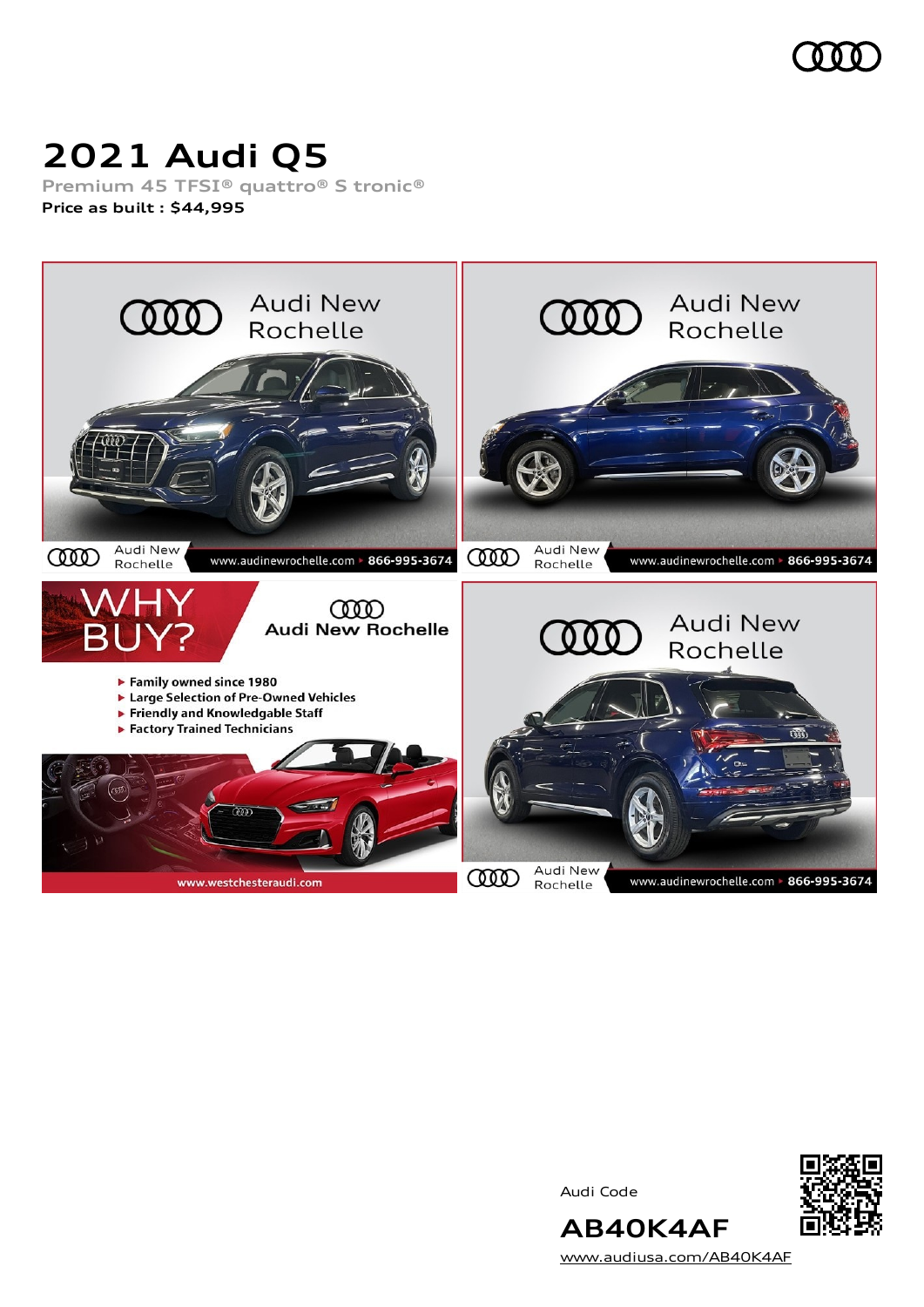# **Summary**

**Audi 2021 Audi Q5** Premium 45 TFSI® quattro® S tronic®

**Price as buil[t](#page-10-0)** \$44,995

#### **Exterior colour**

Navarra Blue metallic

#### **Interior colour**

| Seats     | Rock Gray with Granite Gray<br>stitching |
|-----------|------------------------------------------|
| Dashboard | Black-Rock Gray                          |
| Carpet    | Black                                    |
| Headliner | Gray                                     |



#### **Further Information**

| Type of vehicle | Used car     |
|-----------------|--------------|
| Mileage         | 10,292 miles |
|                 | No           |
| Warranty        |              |

#### **Technical Specifications**

| Engine type                  | 2.0-liter four-cylinder                       |
|------------------------------|-----------------------------------------------|
| stroke                       | Displacement/Bore and 1,984/82.5 x 92.8 cc/mm |
| Max. output                  | 261 HP                                        |
| Torque                       | 273 lb-ft@rpm                                 |
| Top track speed              | 130 mph $1$                                   |
| Acceleration (0 - 60<br>mph) | 5.7 seconds                                   |
| Recommended fuel             | Premium                                       |

#### **Audi Code** AB40K4AF

**Your configuration on www.audiusa.com** [www.audiusa.com/AB40K4AF](https://www.audiusa.com/AB40K4AF)

**Commission number** 22a72b020a0e09a91b4e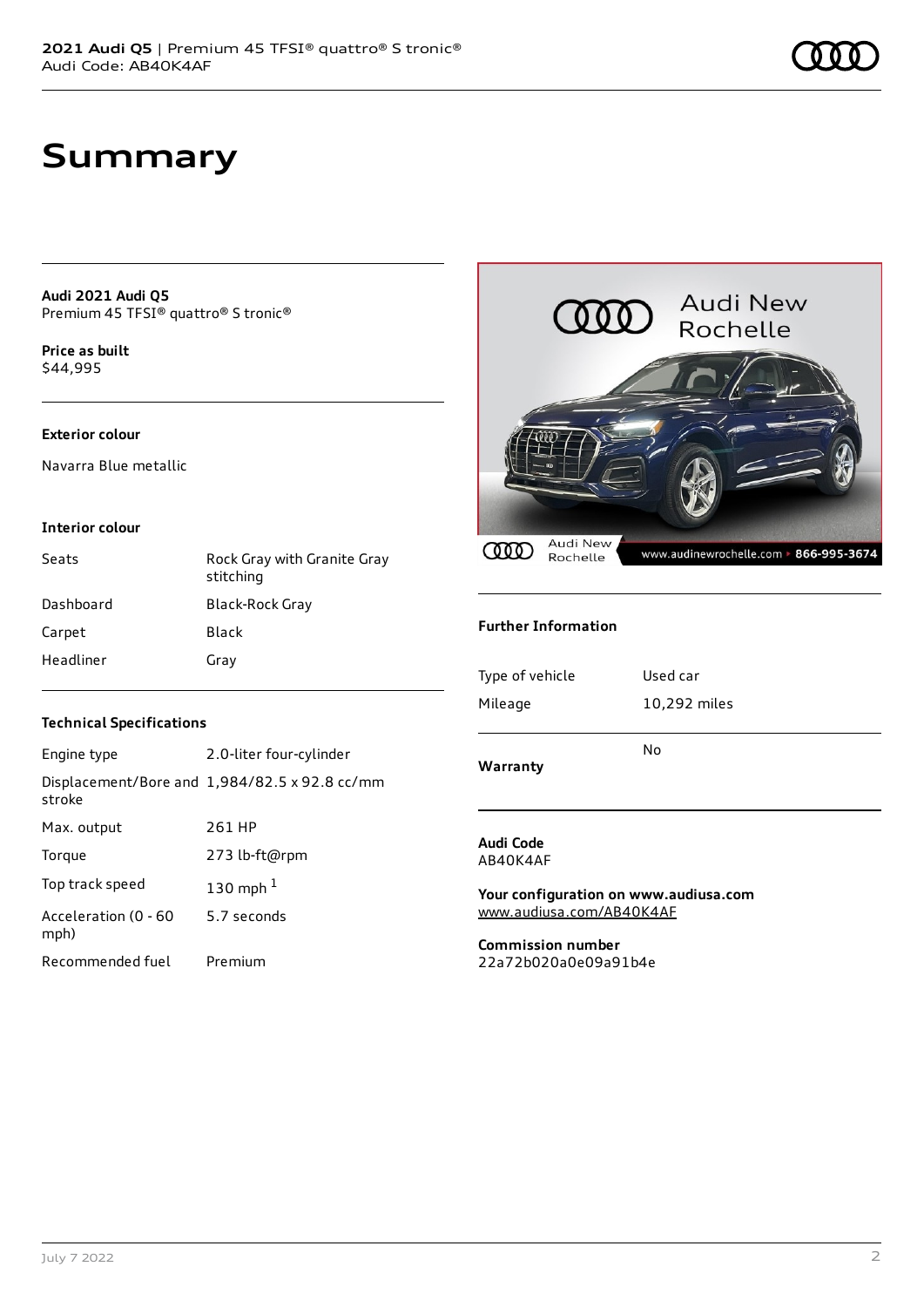# **Equipment**

Navarra Blue metallic

Audi advanced key-keyless start, stop and entry

Power-adjustable, auto-dimming, power-folding, heated exterior side mirrors with memory

Convenience package

Power panoramic sunroof

Birch Wood Natural Gray Brown inlays

SiriusXM® with 90-day All Access trial subscription







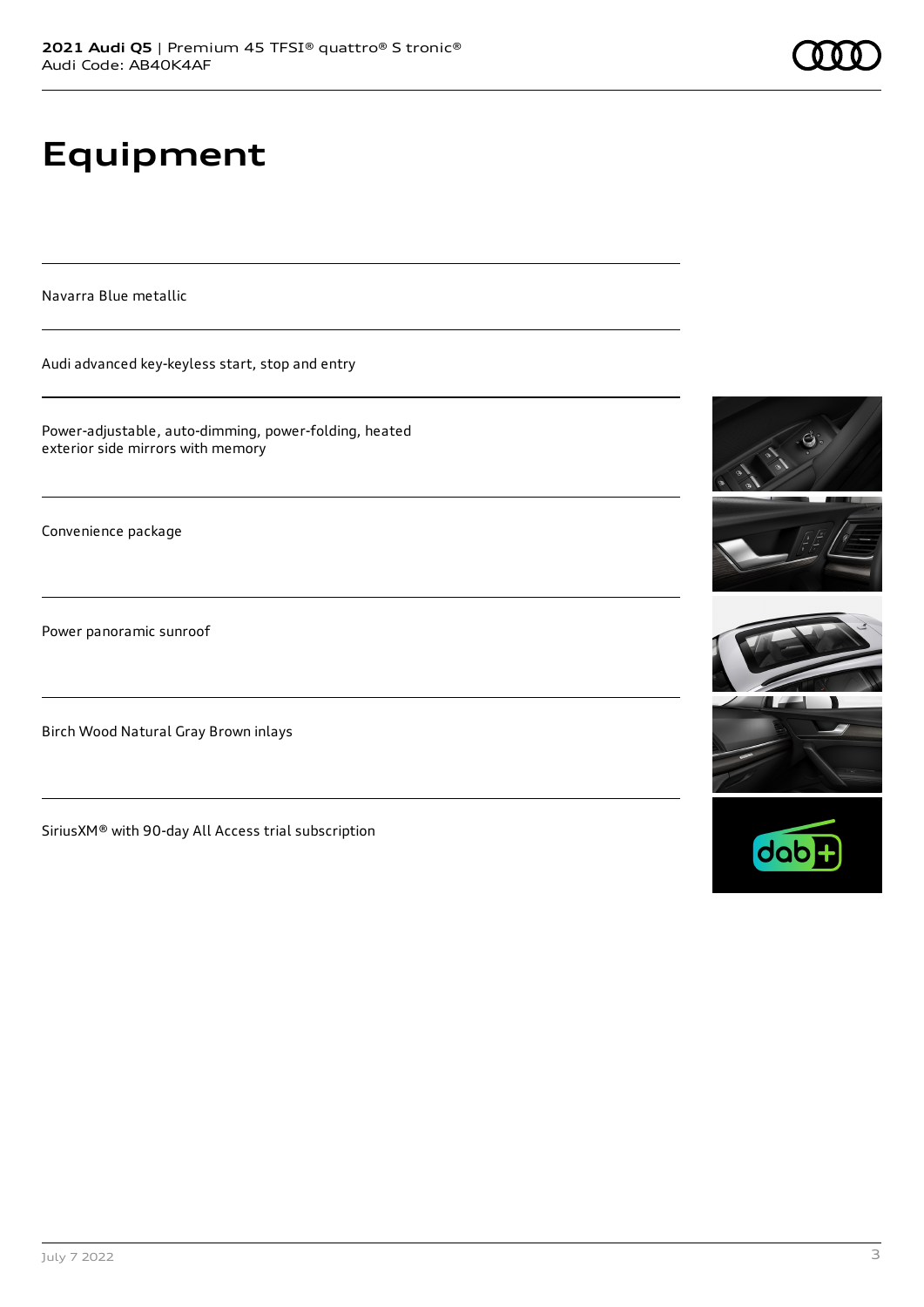| 4UB             | Driver and front passenger airbags                              |
|-----------------|-----------------------------------------------------------------|
| UH1             | Electromechanical parking brake                                 |
| 8T2             | Cruise control system                                           |
| VC <sub>2</sub> | Garage door opener (Homelink®)                                  |
| 4H5             | Electronic rear child door locks                                |
| OZ7             | Speed-sensitive electromechanical power<br>steering system      |
| 7K6             | Tire-pressure monitoring system                                 |
| 4X3             | Advanced Airbag Protection System                               |
| 3B7             | Lower Anchors and Tethers for Children<br>(LATCH) in rear seats |
|                 |                                                                 |

#### **Exterior**

| 1 D 8           | Trailer hitch provision                               |
|-----------------|-------------------------------------------------------|
| 1S1             | Tool kit and floor jack                               |
| 1 B A           | Standard suspension                                   |
| 3S1             | Aluminum roof rails                                   |
| 511             | Tailgate roof spoiler                                 |
| 8IT             | Full LED headlights with DRL signature                |
| HX <sub>2</sub> | 235/60 R18 all-season tires                           |
| 8VM             | LED taillights with dynamic turn signal               |
| VJ1             | Full paint finish                                     |
| 4KC             | Heat-insulating side and rear windows                 |
| 4ZB             | Aluminum trim around exterior windows                 |
| 41 V            | 18" 5-arm-star design wheels with all-season<br>tires |

### 4M3 Four beverage holders 7M1 Aluminum front door sill inlays 6NJ Light cloth headliner 9AQ Three-zone automatic climate control system 4L7 Auto-dimming interior rear view mirror with digital compass and Integrated Toll Module® QQ1 LED interior lighting package 6E3 Front center armrest 7F9 Leather-wrapped gear selector 4E7 Power tailgate 5XF Driver and front-passenger extendable sun visors with illuminated vanity mirrors 3NS Sliding, split folding 40/20/40 rear seatbacks with adjustable recline N1P Leather seat covers

**Interior**

QE1 Storage package

#### **Infotainment and Driver Assistance**

4A3 Heated front seats

| 6K9             | Audi pre sense® city                                                                           |
|-----------------|------------------------------------------------------------------------------------------------|
| 2H1             | Audi drive select                                                                              |
| IU1             | Audi smartphone interface                                                                      |
| IW <sub>3</sub> | Audi connect <sup>®</sup> CARE assistance and security<br>services (limited time subscription) |
| 7X2             | Parking system plus                                                                            |
| 7W3             | Audi pre sense® basic and rear                                                                 |
| KA <sub>2</sub> | Rear view camera                                                                               |
| 8G1             | High beam assist                                                                               |
|                 |                                                                                                |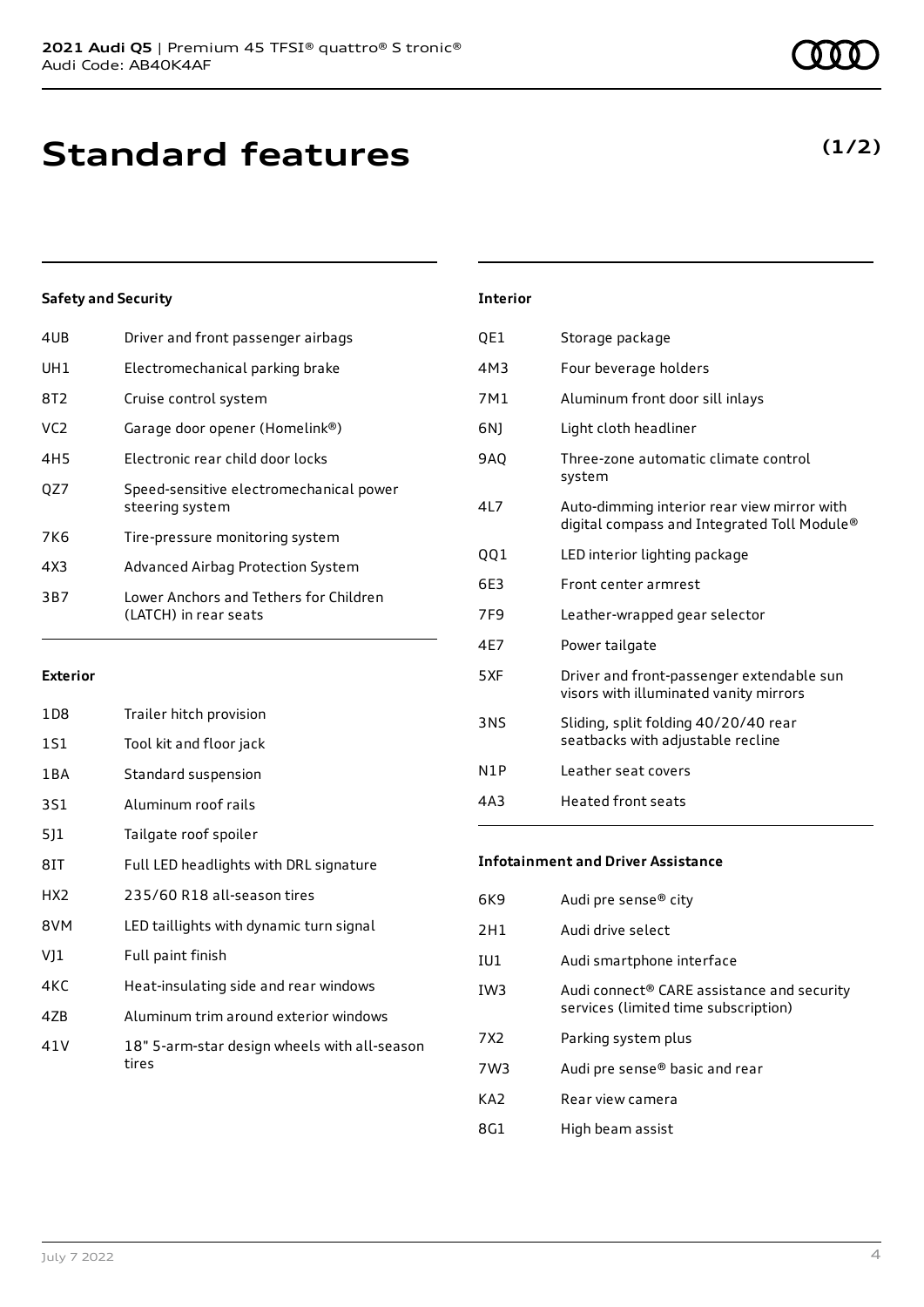**(2/2)**

# **Standard features**

#### **Infotainment and Driver Assistance**

| 9VD | Audi sound system                                                 |
|-----|-------------------------------------------------------------------|
| 9S7 | 7.0" color driver information system                              |
| 7Y1 | Audi side assist                                                  |
| 613 | Audi active lane assist                                           |
| 9ZX | Preparation for mobile phone (Bluetooth®)<br>with streaming audio |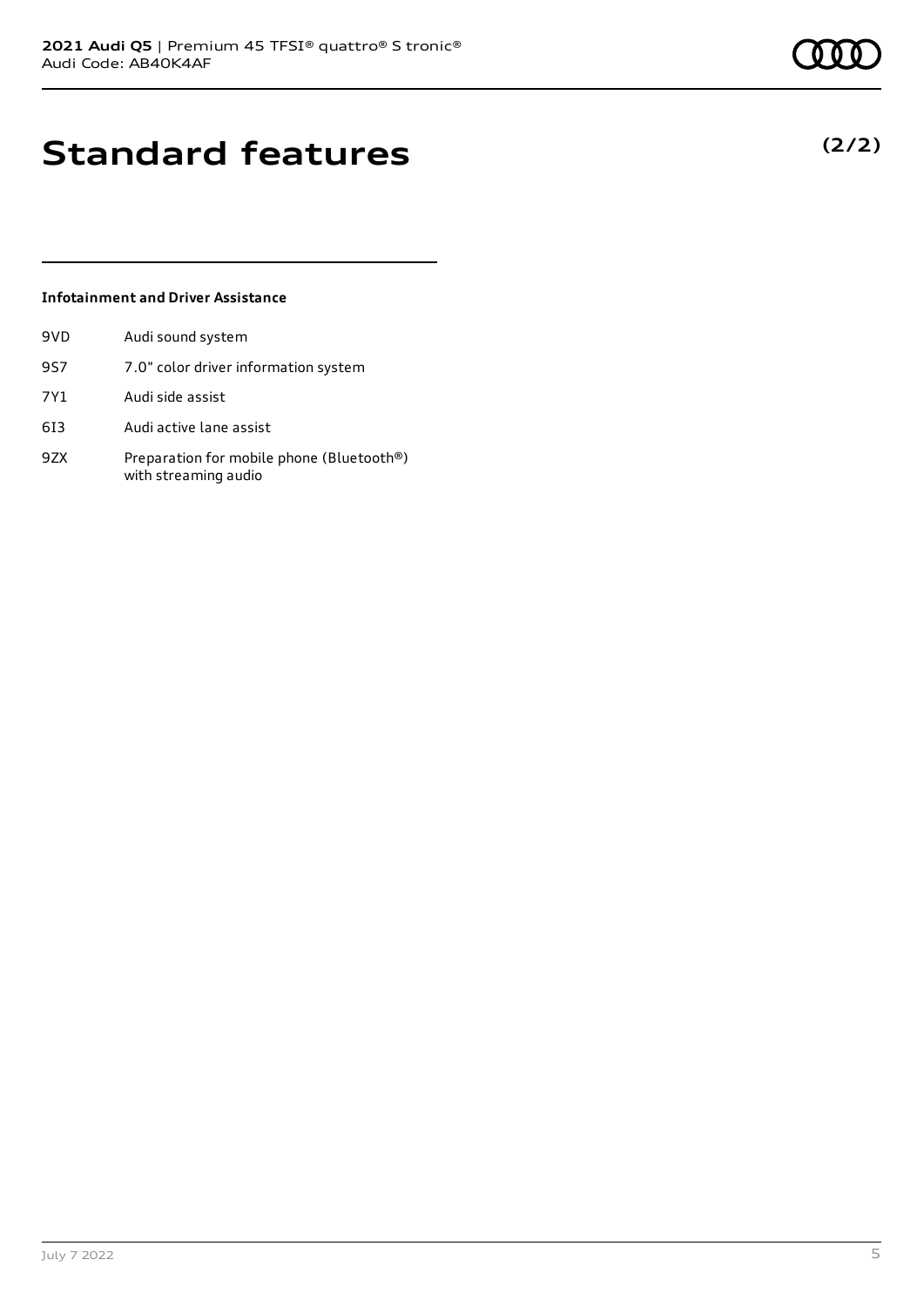# **Dealer remarks**

Thank you for visiting another one of Audi New Rochelle's online listings! Please continue for more information on this 2021 Audi Q5 Premium with 10,076mi.

This versatile SUV is perfect for families or contractors with its oversized cargo area, exceptional horsepower and option upgrades. Opulent refinements married with exceptional engineering make this the kind of car you'll want to own for a lifetime.

This AWD-equipped vehicle handles well in any weather condition or terrain. You'll benefit from superb handling, improved steering and excellent acceleration. This vehicle won't last long, take it home today.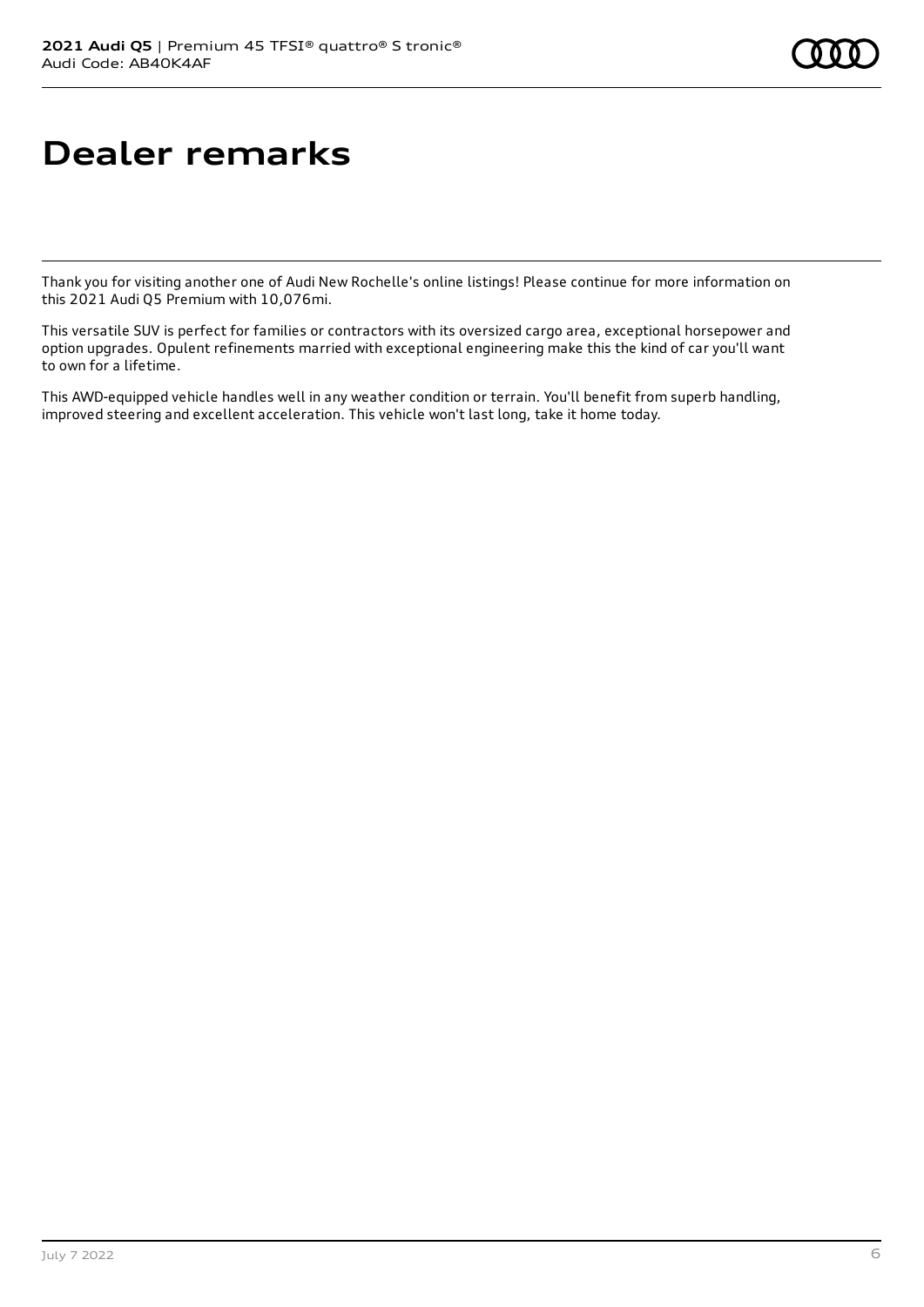# **Technical Specifications**

**(1/2)**

| <b>Engineering   Performance</b>                             |                                                                                        | <b>Steering</b>                            |                                                                                |
|--------------------------------------------------------------|----------------------------------------------------------------------------------------|--------------------------------------------|--------------------------------------------------------------------------------|
| Engine type<br>Power Level                                   | 2.0-liter four-cylinder<br>45                                                          | Steering type                              | Electromechanical progressive<br>steering system                               |
| Max. output                                                  | 261 HP                                                                                 | Turning diameter, curb- 38.7 ft<br>to-curb |                                                                                |
| Displacement<br>Towing capacity                              | 2.01<br>4,400 lb                                                                       | Steering ratio                             | 15.9:1                                                                         |
| Torque<br>Valvetrain                                         | 273 lb-ft@rpm<br>16-valve DOHC with Audi valvelift<br>system and variable valve timing | Suspension<br>Front axle                   | Five-link suspension - Audi comfort                                            |
| Acceleration (0 - 60<br>mph)<br>Engine block                 | 5.7 seconds<br>Cast-iron                                                               | Rear axle                                  | suspension<br>Five-link suspension - Audi comfort<br>suspension                |
| Induction/fuel injection Turbocharged/TFSI®<br>Cylinder head | Aluminum-alloy                                                                         | <b>Brakes</b>                              |                                                                                |
| stroke<br>Top track speed <sup>1</sup>                       | Displacement/Bore and 1,984/82.5 x 92.8 cc/mm<br>130 mph                               | Front brakes<br>Rear brakes                | 13.3 (ventilated disc) in<br>13.0 (ventilated disc) in                         |
| <b>Electrical system</b><br>Hybrid engine                    | 12-volt Mild Hybrid Electric Vehicle<br>(MHEV) technology                              | <b>Body</b><br>Material                    | Lightweight technology-multi-<br>material construction (steel and<br>aluminum) |
| Transmission   Drivetrain                                    |                                                                                        | <b>Warranty   Maintenance</b>              |                                                                                |

| Drivetrain type | quattro <sup>®</sup> all-wheel drive with ultra <sup>®</sup><br>technology |
|-----------------|----------------------------------------------------------------------------|
| Transmission    | Seven-speed S tronic <sup>®</sup> dual-clutch<br>automatic transmission    |

| Warranty | 4-year/50,000-mile Audi New |
|----------|-----------------------------|
|          | Vehicle Limited Warranty    |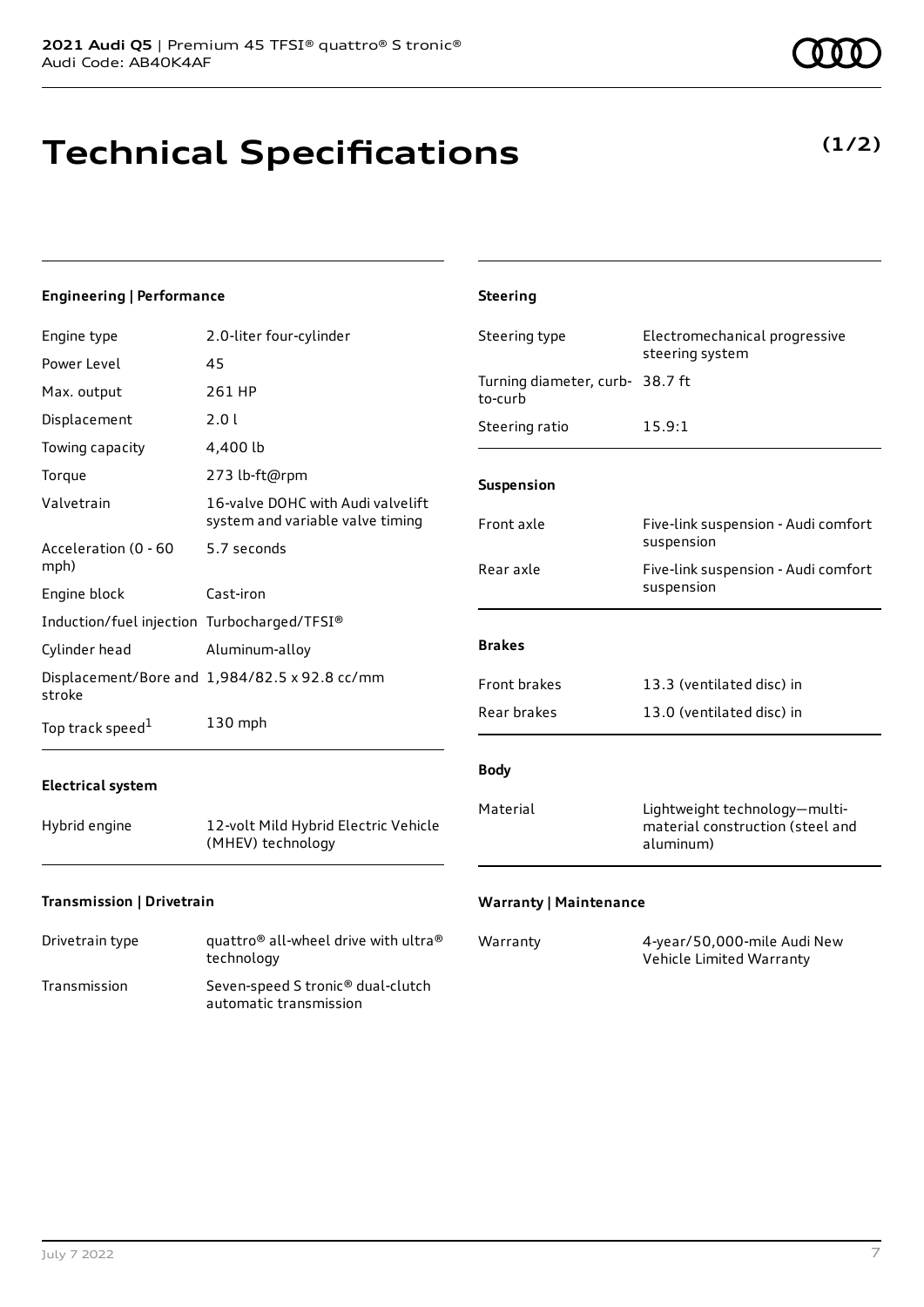# **Technical Specifications**

#### **Exterior Measurements**

| Height                           | 65.5 in  |
|----------------------------------|----------|
| Overall width without<br>mirrors | 74.5 in  |
| Length                           | 184.3 in |
| Wheelbase                        | 111.0 in |
| Overall width with<br>mirrors    | 84.2 in  |
| Track rear                       | 63.3 in  |
| Track front                      | 63.6 in  |
| Curb weight                      | 4.079 lb |

#### **Interior measurements**

| Seating capacity                          | 5                                                  |
|-------------------------------------------|----------------------------------------------------|
| Shoulder room, rear                       | 56.5 in                                            |
| Head room with front<br>sunroof           | 38.1 in                                            |
| Leg room, rear                            | 38.0 in                                            |
| Shoulder room, front                      | 57.7 in                                            |
| Head room with rear<br>sunroof            | 37.7 in                                            |
| Head room, rear                           | 39.3 in                                            |
| Leg room, front                           | 40.9 in                                            |
| Head room, front                          | 39.6 in                                            |
| Cargo volume, rear<br>seatbacks up/folded | 25.8/54.0 (25.6/53.5 with<br>sunroof) cu ft, cu ft |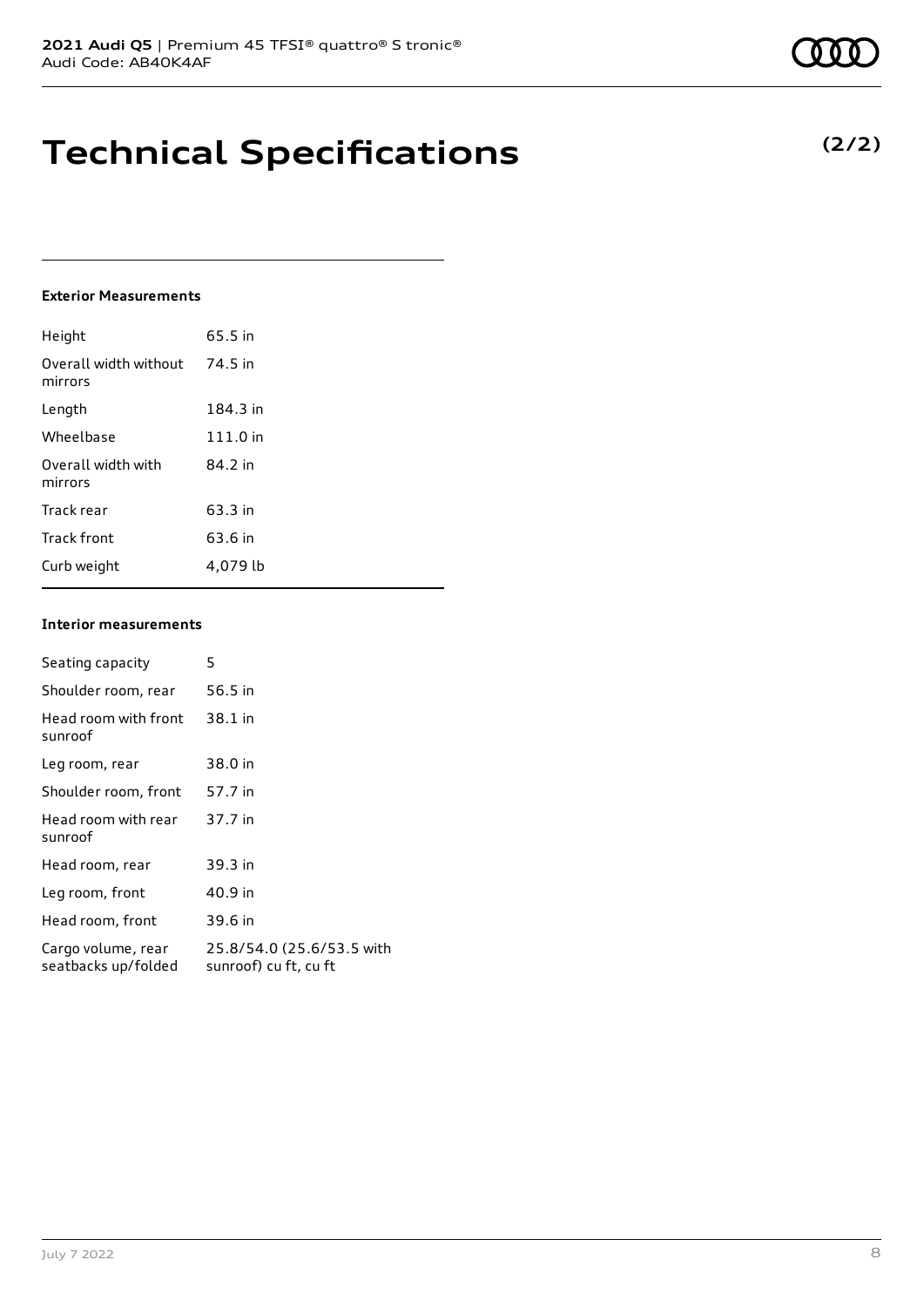### **Consumption- and emission**

#### **Consumption by NEDC**

| urban       | $23$ mpg |
|-------------|----------|
| extra-urban | 28 mpg   |
| combined    | $25$ mpg |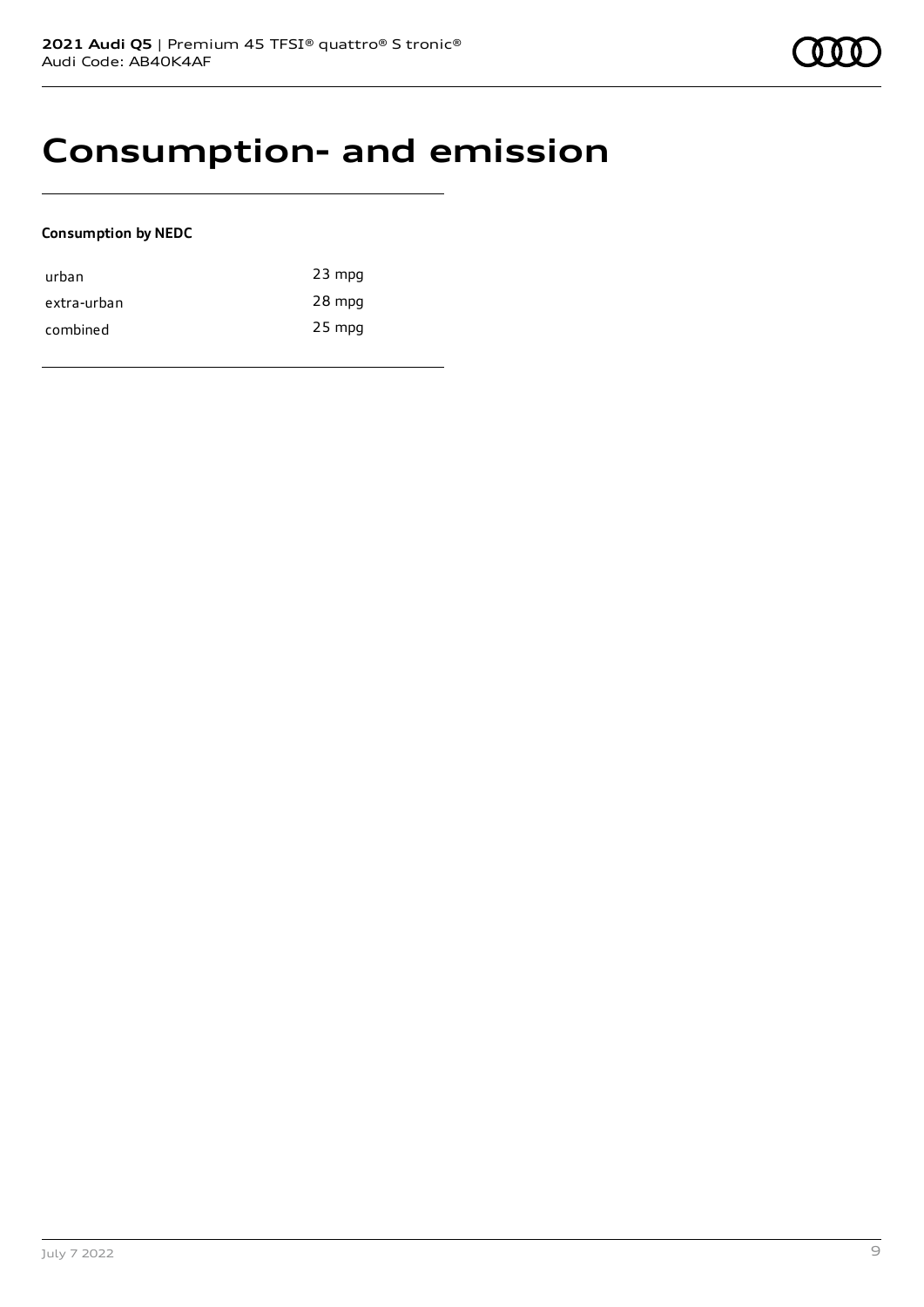

### **Contact**

Dealer **Audi New Rochelle**

2 Harrison Street 10801 New Rochelle NY

Phone: +19147792020 FAX: 9147792057

www: [https://www.audinewrochelle.com](https://www.audinewrochelle.com/)